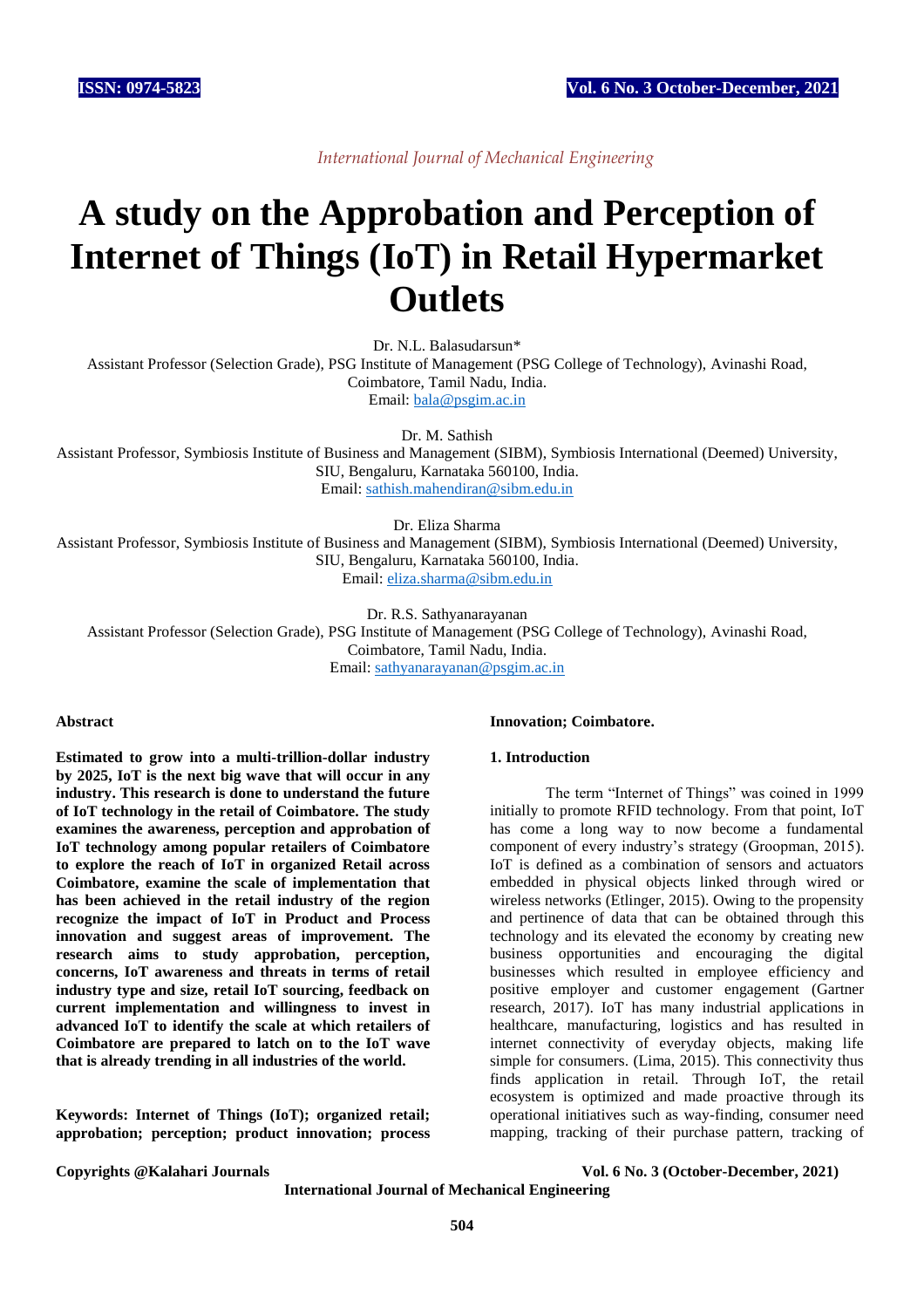assets, virtual and personal interaction with customer by using the technology and highly efficient inventory management by using the sensor- enabled technology. The retail advantage lies in physical-digital converged experiences that are enriched with the help of digital media, mobile technology, sensor-enabled everyday products and social engagement that is predominantly online (International Data Corporation, 2016).

However, an engagement of this level brings many aspects like privacy and security threats into the picture which currently has a significant effect in the perception of consumers and businesses alike (Fertik, 2012). Despite the apparent setbacks of IoT, it is nevertheless the future of every industry, in this case, retail. This has led to considerable global investment into IoT technology. With IoT being in its nascent stage and the addressing of its security and with the addressable of its security and privacy concerns already underway, it is thus imperative for retail industries to incorporate IoT in their strategic initiatives.

The research aims to establish the extent of IoT awareness and resulting perception and approbation among the retailers of Coimbatore. This is achieved through a conceptual framework study of attributing product and process innovation through the benefits of IoT implementation experienced by retailers. The study of the benefits experienced by retailers is realized through the extent of awareness and perception of IoT. Senior management of 65 retail units across Coimbatore region were interviewed and their responses were studied to establish the overall reception of IoT among the retailers of the region.

The research report begins with a discussion on the literature reviewed with respect to the field of IoT and its current level of implementation in global retail with special reference to the Indian retail. This is followed by an elaboration on the objectives, research questions and methodology of the study. The reliability and validity of framework is also successively established and the data collection procedures that were implemented are shown. The framework is designed to signify the impact of currently prevailing product and process innovation in the retail of Coimbatore on the benefits experienced by establishing prior awareness and perception levels. The obtained results are statistically analyzed and represented through Structural Equation Modelling and Visual PLS to determine the more probable of the two arenas of product and process innovation in which future IoT development in Coimbatore will occur.

# **2. Review of Literature**

# *2.1 Shift towards IoT*

Due to its pervasiveness and myriad of applications, IoT has taken every industry in the world by storm. B2B applications enabled through IoT can create more value than pure consumer applications with a potential of improving economies in developing countries by 40%, the total economic impact amounting to \$11.1 trillion per year in 2025 (Manyika et al., 2015). Over 10 billion devices are connected giving access and medium for

large quantities of information exchange. This access facilitates the wider connectivity, mobile technology adoption, reduction in price of IoT devices which will be resulted in better understand of the customers (SyndiGate Media, 2017). With the next generation concept of industry 4.0 already underway, IoT plays the most major part in the new process of smart manufacturing (Clark, 2016). This undoubtedly places IoT as the harbinger of a technological upheaval in every industry.

# *2.2 IoT in Retail*

 IoT is also at the cusp of changing the functionality of the retail industry. The combination of machine to machine connectivity with Artificial intelligence turns data into something useful for the consumer and the business. American apparels use RFID tags to improve inventory management (Zhang, He & Xiao, 2013). Analysis of grey areas like stock level tracking and consumer data interpretation will be improved through IoT (Drinkwater, 2016). The retail showroom can provide very useful information about customer preferences, purchase pattern etc., besides, technologies like sensors, video footage in a demo area will help to track the visitors and their purchase behaviour of the potential buyers. Retail analytics will provide the broader picture of the situation (Clark, 2016). Ocado tested its automated warehouses and was successful in scanning 47000 items through IoT and Robotics (Murison, 2016). The retail industry is set to grow to \$4.4 trillion due to the combined need of integrating brick and click stores with online shopping experiences (Deloitte, 2016). In this technical driven era retailers can provide entertainment atmosphere to customers by combining he online and instore experience. (Drinkwater, 2017).

The Internet of Things is making people smarter, work easier and retail more agile. Disappearance of repetitive tasks through communicating devices reduces a team's workload. Customization/personalization of services has gained a natural and more personal touch. Anticipating customers' needs is easier with accurate predictions of stock-outs and supply chain issues (Wittenstein, 2017). Intelligent retail devices connected to cloud generate an unprecedented amount of data and customer insight. By applying technology solutions that capture, analyze and translate data into meaningful insights and optimal responses, retailers use business intelligence to anticipate and respond to shoppers' needs, whether online or in store.( Jensen, 2016). With these advancements in place, IoT in retail thus stands to be promising.

# *2.3 Indian Scenario*

The IoT market in India is predicted to amount to USD 15 billion by 2020 to account for nearly 5 percent of the global market with investment over USD 1 billion pouring in from the government to support the development of over 100 smart cities (NASSCOM, 2016). IoT market is India is unstructured one with various players play different role of the industry value chain (Close-up media, 2015). Indian retail industry is fast growing industry to compare any other industry at a national level as well as global level.

**Copyrights @Kalahari Journals Vol. 6 No. 3 (October-December, 2021)**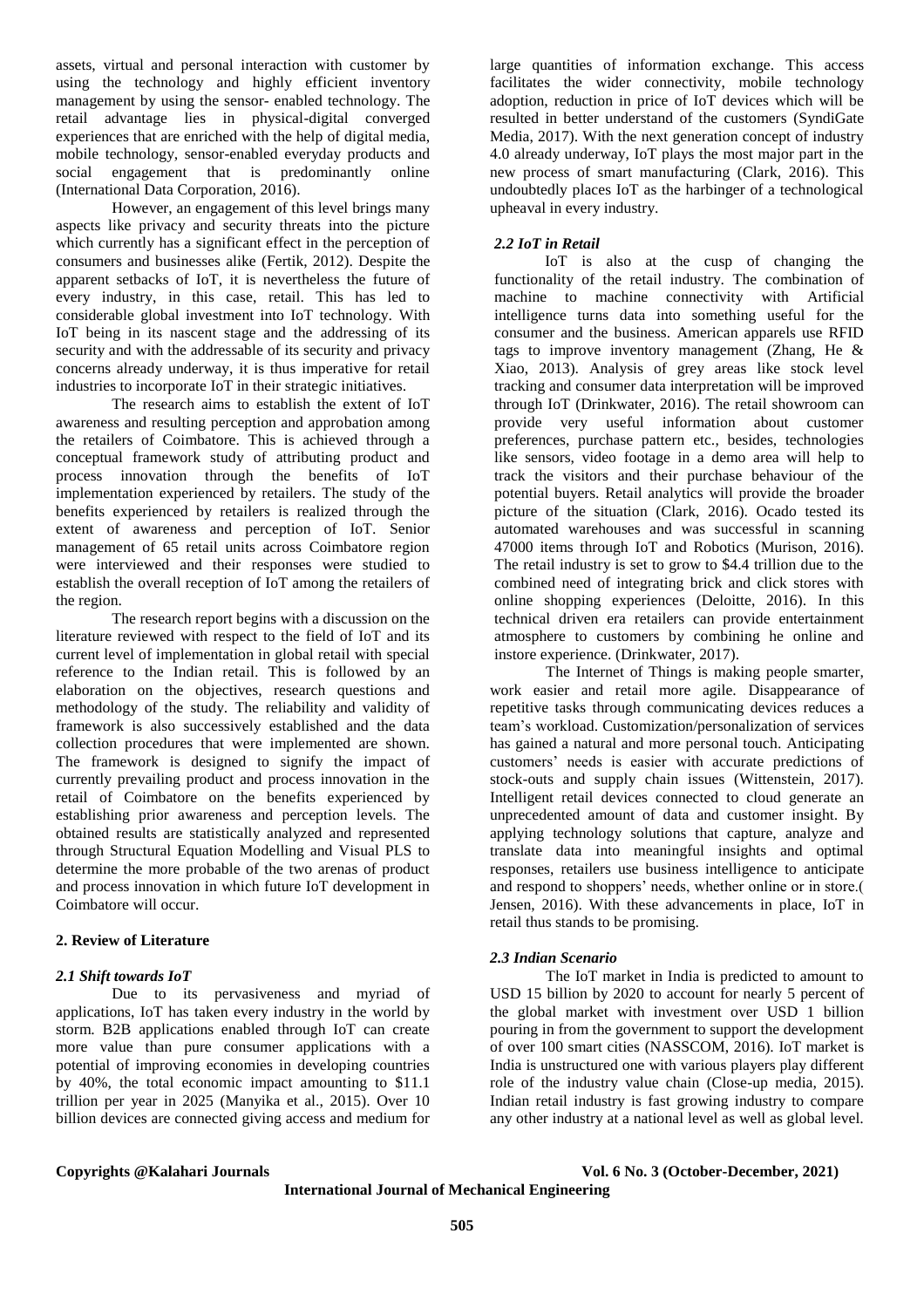Increasing number of mobile users, higher disposable income and consumer spending coupled with e-commerce penetration present tremendous opportunities for the retail industry (Mohapatra, 2017). Owing to the rising potential of IoT and an equivalent surge in the growth of Indian retail, IoT in the retail sector of India was considered for study. Though potential is present, IoT has not penetrated the retail segment in many parts of India.

#### *2.4 Awareness*

IoT is touted as the next big wave which will highly benefit both users and businesses, however, there are doubts regarding the levels of its awareness. In a survey conducted on 2000 US consumers, 64% did not purchase in-home IoT devices because they were unaware of IoT items like smoke detectors and smart-fridges were available for purchase (Accenture, 2014)

#### *2.5 Perception*

Detailed information about customer daily purchases, habits, preferences and their personalities behaviours are available in large quantity which are measured by various IoT devices which sensor based ones. Peppet and Scott (2014) listed the four inherent aspects of sensor-based technologies; the compounding effects of IoT devices called sensor fusion, the near impossibility of decoding sensor data, the likelihood that Internet of Things devices will be inherently prone to security flaws and the difficulty of meaningful consumer consent; which result in discrimination, privacy and security. In terms of perception, when a sample of 2062 US consumers was studied, 23% expressed concerns with price, 23% with privacy and 36% felt a lack of perceived value in IoT. In terms of gender: women were more likely than men to share data in exchange for coupons or discounts (Accenture, 2014).

In another sample of 2000 US respondents, 45% of respondents expressed low or no trust in companies assuring privacy over consumer data. However, consumers were most willing to share data for discounts and information on troubleshooting (Groopman et al., 2015). The expected threat of IoT devices that are designedwithout keeping security in mind poses concerns for retail organizations as well. But still risk related to IoT security having optimistic view because of technical challenges. These risks have been addressed through upcoming

technological advancements.

The hypothesis of the research is mentioned below. The hypothesis tests the influence of networking behavior with sales performance and the types of networking behavior with the types of sales performance. **H1:** There is a positive influence between IoT

implementation and product innovation. **H2:** There is a positive influence between IoT

implementation and process innovation.

### **3. Objectives of the Study**

- a) To study and examine the awareness and perception of IoT among the organized retailers across Coimbatore region.
- b) To determine the benefits attained by organized retail outlets due to IoT implementation and the barriers involved in the IoT approbation.
- **c)** To examine the influence of IoT in product and process innovation in the organized retail outlets.

#### **4. Research Questions**

The research questions are formulated to assess the effect of IoT implantation challenges in the retail sector.

Research question 1: Are retailers of Coimbatore aware of Internet of things and its benefits? If yes, what is their perception about IoT?

Research question 2**:** Have organized retail outlets benefitted from IoT in any form? If not, what are the factors affecting their approbation?

Research question 3: Does IoT approbation in terms of IoT benefits significantly impact product and process innovation? If yes, which variable is influenced more?

#### **5. Research Framework**

The proposed research framework as shown in figure 1 graphs the relationship between IoT benefits in terms of customer experience, delivery process, safety, forecast accuracy, risk management and supply chain efficiency with that of product innovation in terms of new or existing product development and process innovation in terms of technological development, structured design and configuration management.



Fig. 1 Research Framework

**Copyrights @Kalahari Journals Vol. 6 1991 Vol. 6 1991 Vol. 6 1992 Vol. 6 1993 Vol. 8 (October-December, 2021**)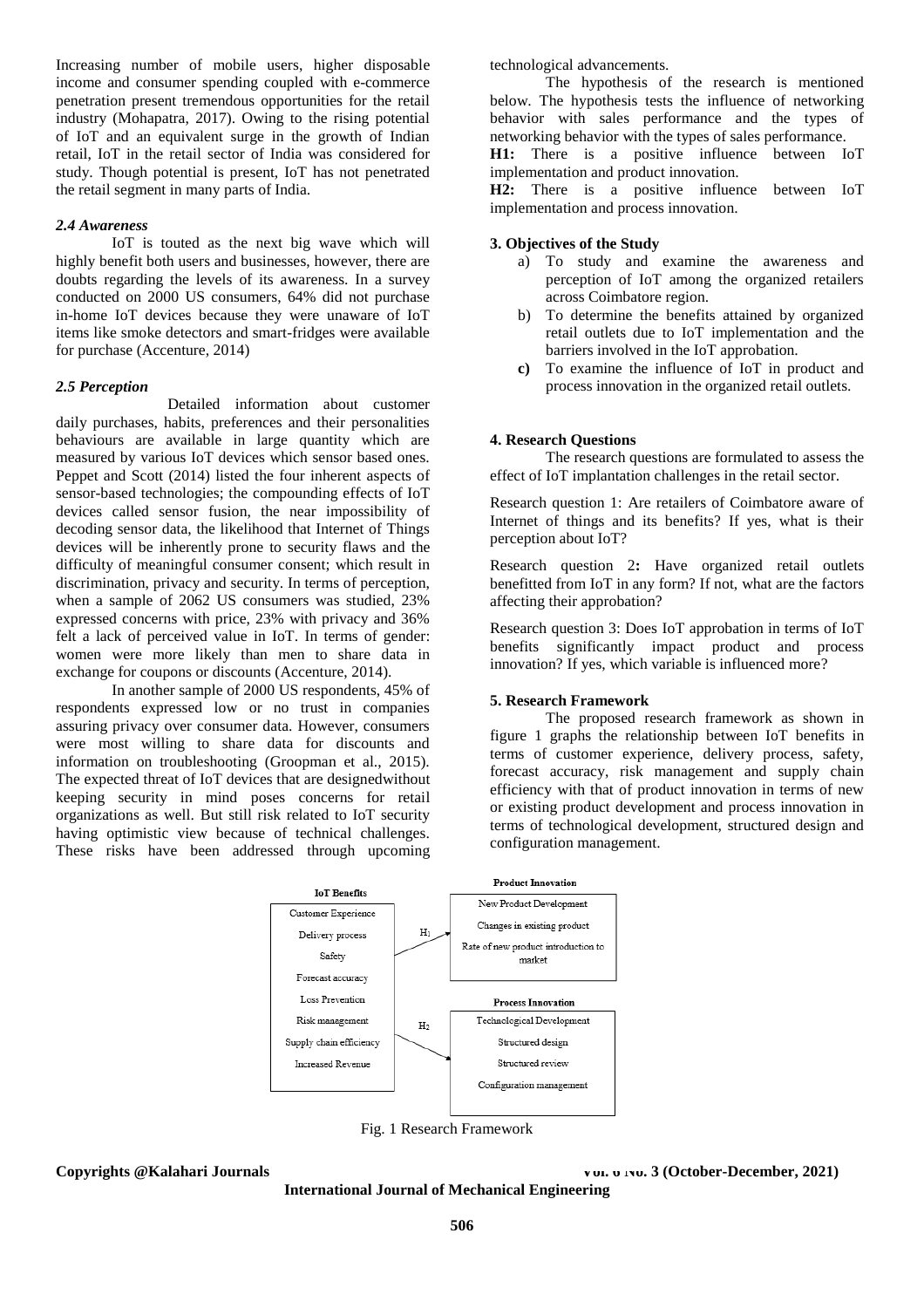# **6. Research Methodology**

The present study helps decision makers ascertain the scope of IoT in retail in Coimbatore. The study is descriptive in nature, cross sectional and conducted over a period of three months, using primary data and causal in certain decision-making sessions. Organized retail in India is only 9%, constituting the population frame and the rest being the unorganized retail with 91%. Coimbatore city with a population of over 34 lakh as of 2011 was chosen as the sampling frame. Retail outlet owner, store managers, IT executives and HR persons of organized retailers of the Coimbatore region in Tamil Nadu are the samples of the present study. The sampling type used is the nonprobability judgmental sampling; choosing different organized retail outlets across Coimbatore region.

### **7. Data Collection Procedure**

The primary data was non-experimental comprising both qualitative and quantitative techniques. Data was collected through qualitative mode of personal direct interview with structed set of questions (Sinha and Banerjee, 2004; Malhotra, 2008). The data collected from 65different organized retail stores across Coimbatore. Samples are collected randomly selected from the list of prominent organized retail outlets in the city. Only fiftynine retail store executives responded and reacted to the questions in the interview. Out of this fifty-five samples are considered for the present study.

#### **8. Measures**

The instrument is developed and divided into five parts: the first part focused on the characteristics of respondents (Miller, 1983) including socio-economic, demographic, and geographic characteristics. The second part involved the respondent's awareness, perception and knowledge about IoT (Davis & Bagozzi, 1989). The third part included the Capability scale (Lie at al, 2005) and IoT alliance with other companies (Bang Nguyen, 2009). The fourth part focused on the contribution of IoT towards product innovation and process innovation as experienced by retail units in question (Du & Yong, 1999). The final part constituted the benefits (Kinnear, 1991) attained through the approbation of IoT and the barriers (Ahlstom, 1999) involved in implementing IoT in retail.

### **9. Validity and Reliability**

The instruments are pre-tested by two stages with academicians and retail store managers. Cronbach's Alpha test is used to measure the internal consistency and reliability of the instrument. The reliability of the variables is: Reliability estimates for the construct variables are: capability scale (0.647), IoT alliance (0.883), process innovation (0.528), product innovation (0.894), benefits (0.865), barriers and perception (0.629) thus indicating a high degree of reliability of the variables. The variables are well accepted for the study because the test values are exceeded 0.50 which is the lower limit of the acceptability (Hair et al., 2003). Discriminant validity is also tested for the study. By using the confirmatory factor analysis convergent validity is also tested, which are reported more than the acceptance value (0.3) (Gerbing and Anderson, 1988).

#### **10. Statistical Results and Analysis**

The statistical results and analysis of the results can be divided into three stages – namely: respondents' profile, empirical results and structured equation modelling.

# *10.1 Respondents' profile*

All respondents were adult males and females, comprising of either of the following roles in organized retail: store executives, managers, HR persons and owners. The list of respondents consisted of 8 females (6.66 percent) and 47 males (93.3 percent) with an average age of 32 years (range 23-40), modal age group 23-40 years and median age 35 years. Majority of the respondents (52.73 percent) had a Masters' degree as their educational qualification, 5.44% percent had only completed secondary education and the remaining 41.22 percent had completed till under-graduation as their respective educational qualifications.

The results of the respondent's demographic characteristics were summarized in the following table.

| Variable  | Description         | $\tilde{\phantom{a}}$<br>Frequency | Percent | Mean | S.D  |
|-----------|---------------------|------------------------------------|---------|------|------|
| Gender    | Male                | 47                                 | 93.3    |      |      |
|           | Female              |                                    | 6.66    |      |      |
| Age       | 18-22 years         |                                    |         |      |      |
|           | 23-40               | 37                                 | 74.1    | 32   | 8.56 |
|           | $41 - 55$           | 18                                 | 32.88   |      |      |
|           | 56 & above          |                                    |         |      |      |
| Education | Secondary Education |                                    | 4.44    |      |      |
|           | Bachelor            | 23                                 | 41.22   |      |      |
|           | Master              | 29                                 | 52.73   |      |      |
|           | PhD                 |                                    |         |      |      |

Table 1: Respondents' demographic characteristics

Source: Primary data

**Copyrights @Kalahari Journals Vol. 6 No. 3 (October-December, 2021)**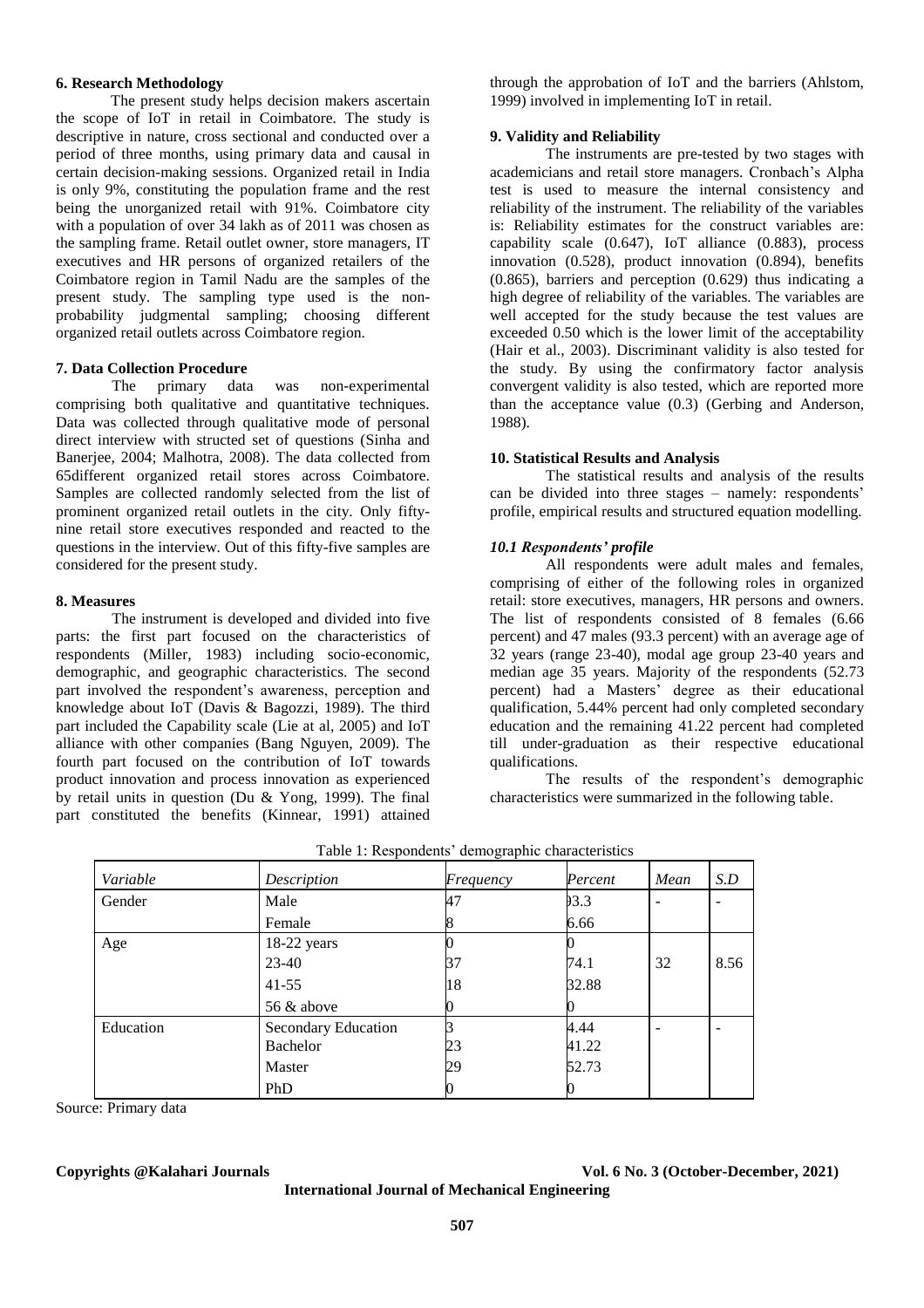The information on the respondents' awareness towards IoT among retail outlets less than a year old revealed that 84 percent know the basics of IoT while 16 percent of the respondents were not aware of IoT. It was also identified that 42 percent of the respondents have implemented IoT and the remaining 58 percent have not implemented IoT in their retail venture.

# *10.2 Empirical results*

For testing research question 1, percentile analysis was done with 84% of the respondents showing awareness about IoT in which 67% of the 84 % of respondents responded with the right full form of IoT while the remaining 33% of the respondents were unsure about the nuances of IoT. The perception of IoT contributed significantly to the overall result of IoT approbation and the benefits of IoT in terms of product innovation and process innovation. The results depict all five parameters in the questionnaire related to perception showing a significant contribution to reliability in terms of Cronbach's Alpha value of 0.629.

Research question 2 examines the benefits that have been experienced by organized retail outlets due to IoT in various domains. IoT has played a significant role in improving customer experience, supply chain, cost efficiencies, loss prevention, risk management, improved forecast accuracy, increase revenues and improved delivery processes. The benefits have also been weighed against the equivalent barriers of IoT implementation in terms of integration challenges, unclear pricing, insufficient organizational awareness, lack of standardization, risk of migration and installation, implementation complexity,

privacy and security concerns, total cost concerns and inability to find suppliers. Bivariate Correlation is done between IoT benefits, product innovation, process innovation and the capability scale. The p values are significant between IoT benefits (Benm) and Product innovation (pdm) with significance value of  $0.00$  (2 – tailed). There also exists a significant correlation between IoT benefits (Benm) and Process innovation (psm) with a significant value of 0.017. Hence, it is inferred that IoT implementations have significant association with product and process innovation.

Research question 3 utilizes a Forward stepwise multiple linear regression approach was used to test the effect of product innovation and process innovation due to IoT implementation. The resulting regression models predicted 48.5 percent variation by product innovation and process innovation. The evolved regression models shown in the image yielded significant statistics (F=16.983,  $p=0.000$ ).). It is implicit that the assigned predictors of product innovation and process innovation accounted for significant variation in the dependent variable i.e. experienced IoT benefits.

# *10.3 Structured Equation Model (SEM)*

Forward stepwise bootstrap analysis is done and the structural model for the same is obtained using visual PLS. The model shows that IoT benefits play a significant role in Process innovation with a T value of 13.1512 (which is greater than the standard T value of 1.98); there has also been an impact on Product innovation with the T value of 3.1838 (which is also greater than the standard T value of 1.98).

Table 2: Bootstrap model- IoT implementation influencing Product, Process Innovation

| <b>Construct</b>   | <b>Entire Sample Estim T-statistics</b> |         | <b>Result</b> |
|--------------------|-----------------------------------------|---------|---------------|
| Product Innovation | 0.3820                                  | 3.1838  | Significant   |
| Process Innovation | 0.7370                                  | 13.1512 | Significant   |

The Structured equation model as depicted below in figure 2 shows that R square value between IoT benefits and Process innovation is 0.543, thus implying a strong impact of IoT in process innovation over product innovation in which the R square value is only 0.146

# Fig.2 Structural Equation Model between IoT Benefits and Process; Product innovation using Visual PLS



**Copyrights @Kalahari Journals Vol. 6 No. 3 (October-December, 2021)**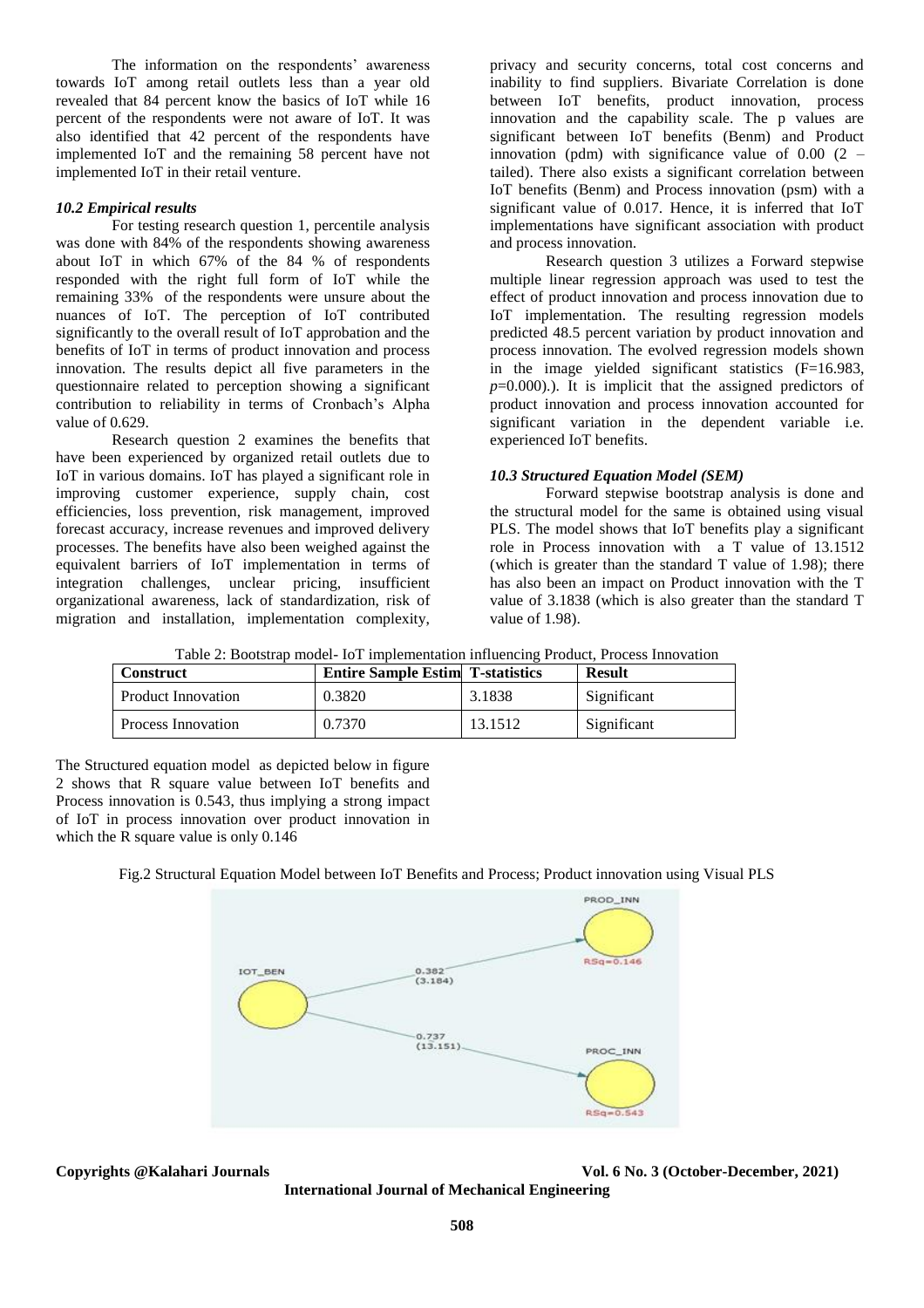### **11. Discussion and Conclusion**

The results of the study indicate that process innovation and product innovation are the highestinfluenced variables in the designed framework for studying the approbation of IoT in Coimbatore region. This is inferred by strong t-values obtained for both variables, with the value for process innovation being higher, indicating stronger preference and potential in the area.

The designed questionnaire had high reliability and validity quotients and primary data collection techniques were employed using non-probability convenience sampling. The resulting demographic study of retailers interviewed for parameters of age, gender and educational qualification established that the majority of the respondents were male, aged between 23 and 40 and completed their Masters.

The Cronbach's Alpha test established the perception level of IoT in the region, based on obtained data, at 62.9%, indicating high degrees of perception. The bivariate correlation test also signified strong association between IoT benefits, product innovation and process innovation. 48.5% of the dependent variable of experienced IoT benefits is explained by product and process innovation variables through the regression test. Forward stepwise bootstrap analysis under structured equation modeling affirms the higher influence of process innovation over product innovation.

The superiority of IoT and its potential for growth holds great promise for businesses and consumers alike, with immense growth predicted for the retail industry, especially in India. The present research has established the extent of the implementation of IoT technology in Coimbatore region. Based on the objectives of determining awareness, perception and approbation, the framework of collecting product and process innovation of IoT in the region through realized IoT benefits was mapped. Obtained data from retailers was statistically analyzed to infer that process innovation holds higher promise for IoT in the retail of Coimbatore region. The research can be thus be used to gauge the growth of IoT in the retail industry of Coimbatore. Further augmentation of this work can be done through incorporating more factors like preferences and culture in the current framework, increasing sample size of study or executing the same study over a broader region.

# **12. Research limitations and directions for further research**

The study is the new attempt to understand the effect of Internet of Things on product innovation and process innovation in organized retail outlets. This study focused only on south Indian Manchester called Coimbatore. Further the study can observe specifically to other store formats in the same sector. This research limitation offers an opportunity for further research in two directions: one is the retail format- specific research like that of convenience store, discount stores and hypermarkets. Secondly, a comprehensive study for determining store format choice behavior in select retail formats can be done, taking various versions of the same as dependent variables. The current study is limited to

attributes like demographics and psychographics from the perception of retailer owners and not consumers. Further the study can be extended psychographic dimensions. The current IoT study in Indian retail can be made more comprehensive with inclusion of attributes of store formats, situational factors. The research can be also be executed by employing longitudinal research to facilitate unequivocal understanding of consumer behaviour in Indian retail. Finally, the same study can attempt in durables, luxury goods and fashion products

# **13. References**

Berman, B. and Joel. R. Evans. (2005), *Retail Management-A Strategic Approach*", 8<sup>th</sup> edition., Pearson Education (Singapore) Pte. Ltd, New Delhi.

Blackwell, R.D. and Miniard. (1994), *Consumer Behaviour*, Prentice Hall of India, New Delhi, pp.344-353.

Brewka C.C and Capelle J.F. (2002), "Perceptions on the Internet of Things".

Carpenter, J. And Moore, M. (2006), "Consumer demographics, store attributes, and retail format choice in the US grocery market", International Journal of Retail & Distribution Management, Vol. 34, No.6, pp. 434-452.

Clark J., (2016), "What is industry 4.0?", IBM Internet of things blog, https://www.ibm.com/blogs/internet-ofthings/industry-4-0/

Closeup media Inc., "Research and Markets Offers Report: India Internet of Things (IoT) market forecast and opportunities, 2020", Delloite

Drinkwater D., (2016), "The future of retail through the Internet of Things", *Internet of Business, Beecham Research.*

Groopman J. and Etlinger.S (2015), "Consumer Perceptions of Privacy in the Internet of things: What brands can learn from a concerned citizenry", Altimeter Group Research "Global powers of Retailing", (2018), published by Deloitte, pp 2-4

Jessica Groopman, (2015) "Customer Experience in the Internet of Things: Five Ways brands can use sensors to enhance customer relationships," Altimeter Group.

Joao Lima, (2015), "Behold the 10 biggest IoT Investments" Computer Business Review

Kahle, L.R. (1983), *Social Values and Social Change: Adaptation to Life in America*, Praeger, New York,

Kahle, L.R., Beatty, S.E., Homer, P. (1986), "Alternative measurement approaches to consumer values: the list of values (LOV) and values and life style (VALS)", *Journal of Consumer Research*, Vol. 13 No.3, pp.405-9.

Keen, C., Wetzels, M., De Ruyter, K. and Feinberg, R. (2004), "E-tailers versus retailers: which factors determine consumer preferences", *Journal of Business Research*, Vol. 57 No. 7, pp. 685-95, 11p

KSA Technopak, India Retail Report Images, 2006, pp.333- 335.

Loudon, D, L. and Della Bitta, A, J. (1993), *Consumer Behavior: Concepts and Applications*, McGraw-Hill, New York, NY.

Malhotra, N.K. (2008), *Marketing Research- An applied orientation, 5 th Edition, Pearson Education, New Delhi.*

**Copyrights @Kalahari Journals Vol. 6 No. 3 (October-December, 2021)**